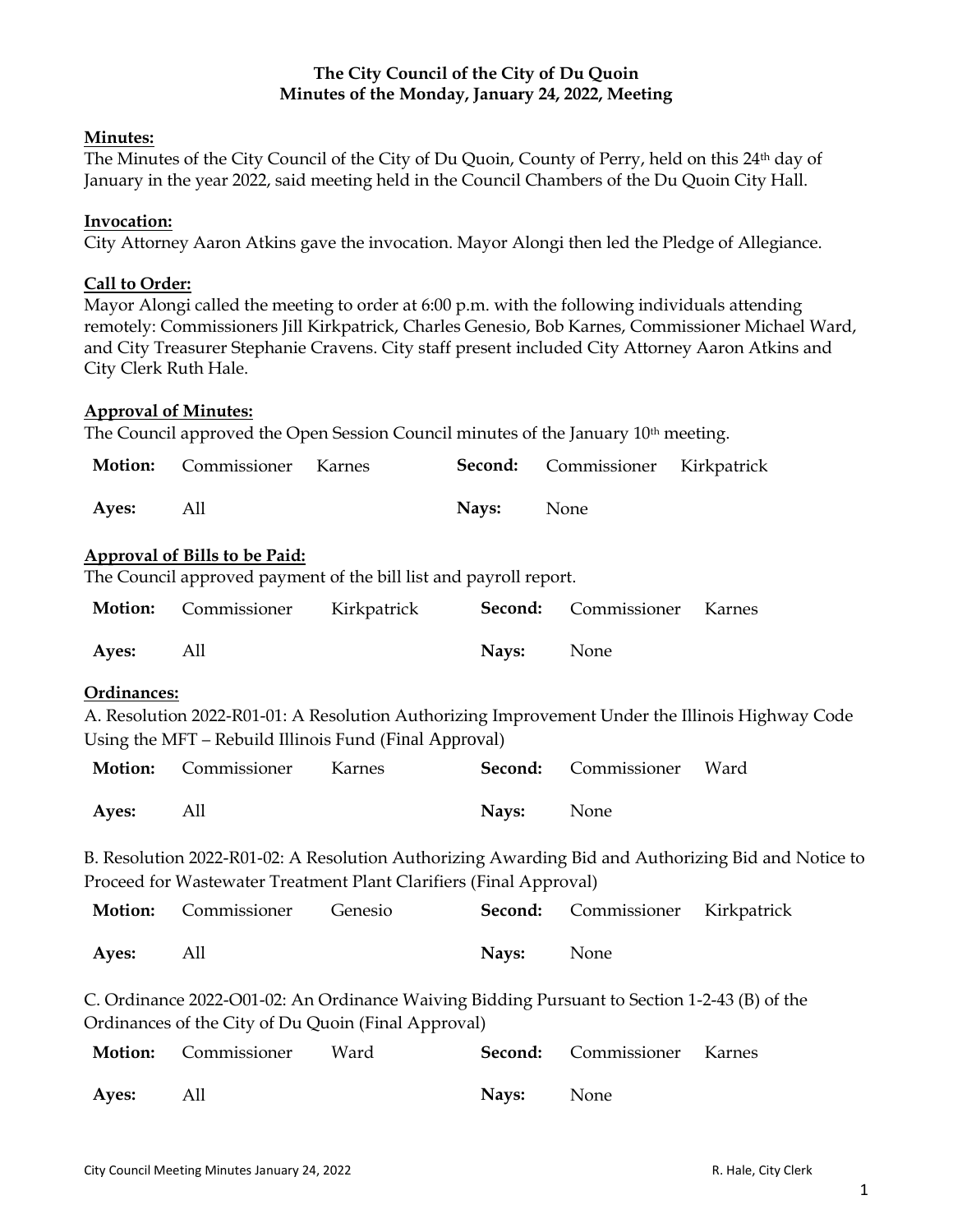|                                                                                                                                                                                                                                    | Graham's Painting (Final Approval) |             |         |              |                                                                                                |  |
|------------------------------------------------------------------------------------------------------------------------------------------------------------------------------------------------------------------------------------|------------------------------------|-------------|---------|--------------|------------------------------------------------------------------------------------------------|--|
| <b>Motion:</b>                                                                                                                                                                                                                     | Commissioner                       | Kirkpatrick | Second: | Commissioner | Karnes                                                                                         |  |
| Ayes:                                                                                                                                                                                                                              | All                                |             | Nays:   | None         |                                                                                                |  |
|                                                                                                                                                                                                                                    | Tile & Carpet (Final Approval)     |             |         |              | E. Ordinance 2022-O01-04: An Ordinance Accepting Proposal and Authorizing Contract with Modern |  |
| <b>Motion:</b>                                                                                                                                                                                                                     | Commissioner                       | Kirkpatrick | Second: | Commissioner | Genesio                                                                                        |  |
| Ayes:                                                                                                                                                                                                                              | All                                |             | Nays:   | None         |                                                                                                |  |
| F. Resolution 2022-O01-03: A Resolution Amending the Budget of the Tax Increment Financing<br>Redevelopment Agreement with the Du Quoin Community Development Corporation Authorized by<br>Resolution 2020-R12-01 (Final Approval) |                                    |             |         |              |                                                                                                |  |
| <b>Motion:</b>                                                                                                                                                                                                                     | Commissioner                       | Ward        | Second: | Commissioner | Genesio                                                                                        |  |
| Ayes:                                                                                                                                                                                                                              | All                                |             | Nays:   | None         |                                                                                                |  |
| G. Resolution 2022-R01-04: A Resolution Authorizing purchase of a Dump Truck (Debate/Public<br>Display)                                                                                                                            |                                    |             |         |              |                                                                                                |  |
| <b>Motion:</b>                                                                                                                                                                                                                     | Commissioner                       | Karnes      | Second: | Commissioner | Genesio                                                                                        |  |
| Ayes:                                                                                                                                                                                                                              | All                                |             | Nays:   | None         |                                                                                                |  |

D. Ordinance 2022-O01-03: An Ordinance Accepting Proposal and Authorizing Contract with

### **Commissioner Comments:**

Karnes: Asked for prayers for his daughter in law and wished everyone to stay safe.

Kirkpatrick: Thank you to everyone for their patience during the renovation – Jenylle, Shannon, Amy, Ruth, and Dean. Also, thanks to the Water department staff that really helped with moving. And get better everyone.

Mayor: Thoughts and prayers with Kara. To Mike, hope you are feeling better. The meetings may stay remote for at least another meeting, depending on the numbers.

#### **Public Comment:**

Public comment was opened at 6:10pm. There was no public comment.

#### **Adjournment:**

The City Council adjourned at 6:11 pm.

|           | <b>Motion:</b> Commissioner Karnes |                   | <b>Second:</b> Commissioner Genesio |  |
|-----------|------------------------------------|-------------------|-------------------------------------|--|
| Ayes: All |                                    | <b>Navs:</b> None |                                     |  |

Respectfully submitted,